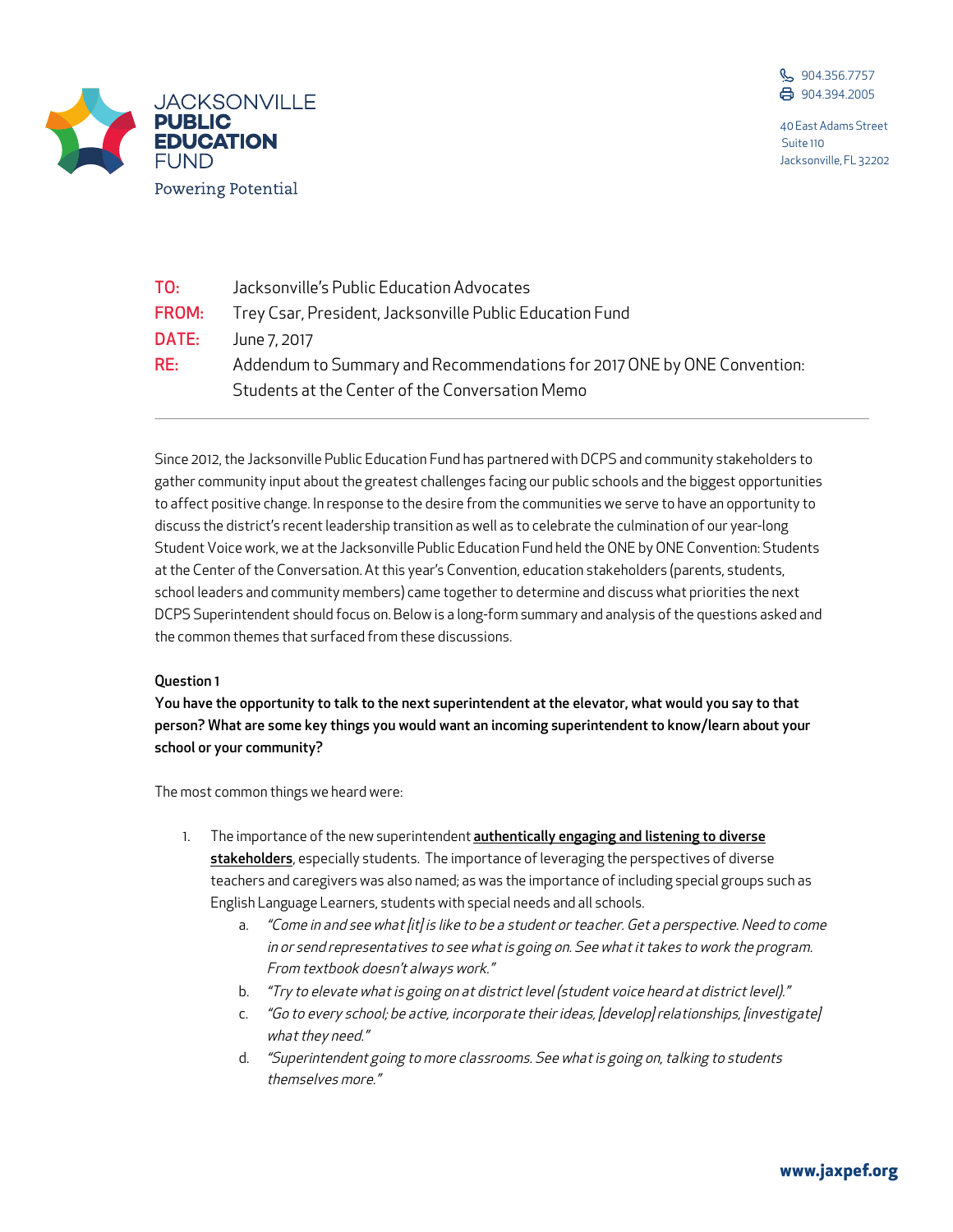



- 2. Closeness to schools. Many participants expressed that not all schools receive the same attention or recognition, which in their words, possibly limits the superintendent 's understanding and ability to connect with all stakeholders. Participants expect the next superintendent to be flexible and understand that each school has specific needs.
	- a. "Spend more time at schools. Need to hear students."
	- b. "Can we access you? Can I bring my problems straight to you and [inform] your strategic planning? Will you ask me the problems too?"
	- c. "Schools aren't cookie cut[ter], we need flexibility."
	- d. "Don't discriminate against schools. Reputation is impacting the treatment of schools".
- 3. Keep the momentum. Most participants felt that the district is moving in the right direction and while some adjustments are needed, radical change, with limited knowledge can set us back.
	- a. "Keep momentum, stay involved, continue."
	- b. "Continuity; no need to reset. Kids experience a lot of frustration with so many changes."
	- c. "Learn first, not immediate changes."
	- d. "How do we keep the things we have in place to keep the momentum in schools moving forward, considering potential impact of this pending bill?"
- 4. The issue of **teacher retention** was among the topics that participants would like the new superintendent to be aware of.
	- a. "We have great teachers; more consistent because although change can be good, we need more consistency."
	- b. "Plans for teacher retention, strategy for this."
	- c. "Continuity in schools/environment. Constant administrators, teachers, testing."
	- d. "Increase the number of teachers going into field and retention."

# Question 2

# What would you say makes an excellent superintendent?

Participants at the ONE by ONE Convention identified three main characteristics that define an excellent superintendent:

- 1. Ability to **authentically listen** to diverse stakeholders, especially students.
	- a. "Listen and take advice. Be more involved in schools to get opinions from students and adults."
	- b. "Hear different opinions especially for a big decision."
	- c. "Present in schools, in [the] field, not just in [the] office; having a panel of students."
	- d. "He understands what we go through sometimes. Look at the school from students' perspective."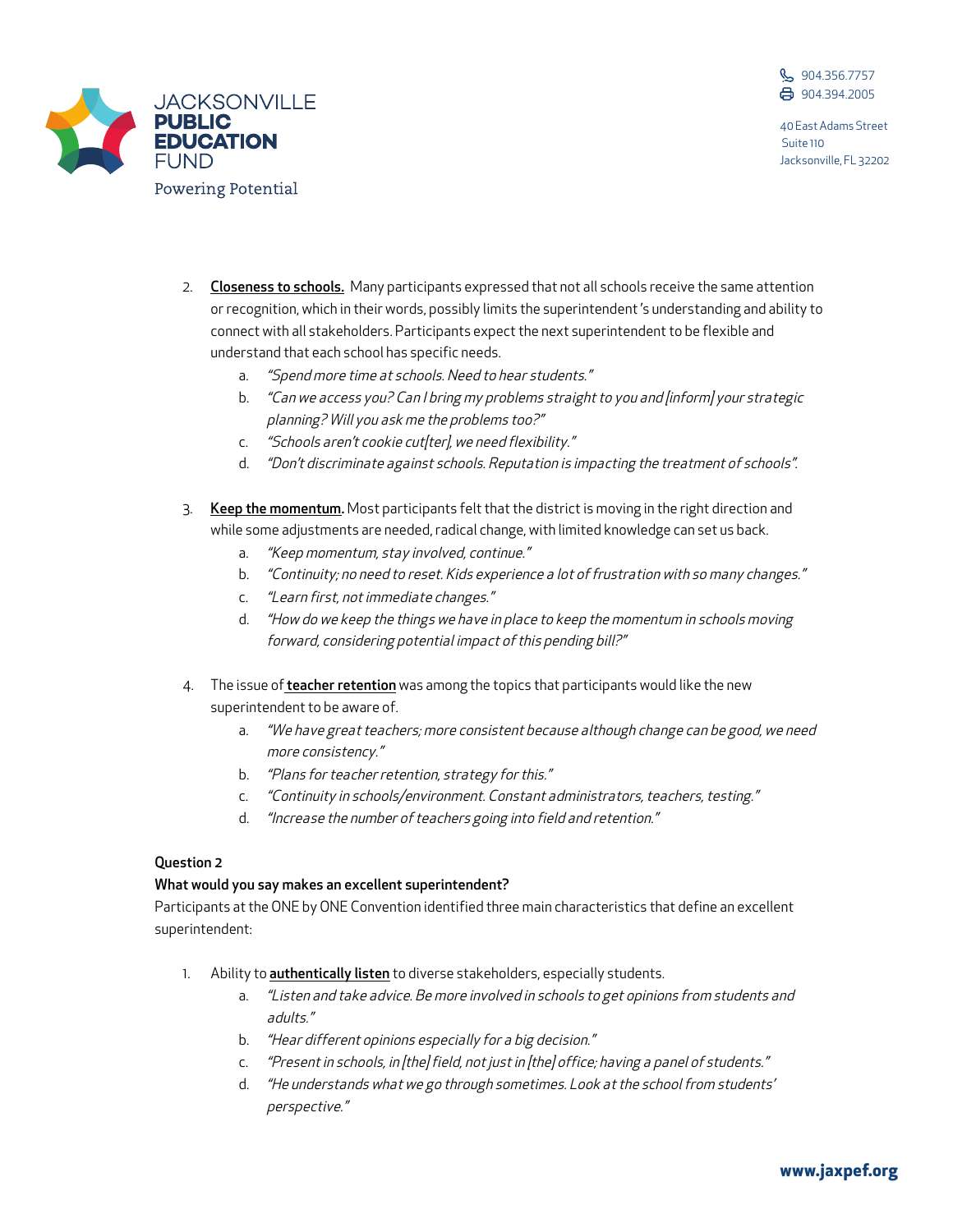



- e. "Relatable to others, especially students."
- f. "Listens to students, following with actions."
- g. "One that cares about the students and not in it for the money."
- h. "Superintendent that has good listening skills."
- i. "Vision of being student focus[ed], regardless of the politics."
- 2. Has a permanent and constant interaction with school-level personnel and incorporates their perspective in his/her decision making.
	- a. "Someone who thinks of all schools, understands the kids' environments, have confidence in what they do; knows and understand students' positions, therefore, making decisions that benefit students."
	- b. *"Understands what's happening and fights for students who are most impacted."*
	- c. "Comes to schools to talk to principals and teachers to see and understand what is happening."
	- d. "Actually care about students and takes actions about their concerns."
	- e. "Personal visits to school, have a presence in the community."
- 3. Someone who is a *transformational leader* with a proven record of effectiveness.
	- a. "Build a culture of trust with the community."
	- b. "Come to schools more, hear what is happening; be aware of what is happening at the school level; know the differences between schools; make plans based on needs."
	- c. "Staff delegation."
	- d. "Strong leader, understanding and know what to tell others"
	- e. "Decentralize and let teachers do; flexible with school decisions."
	- f. "Good listener, facilitator, leader empowering others to bring their voice."
	- g. "Good leadership, tactical delegation."
	- h. "To know what the community wants."
	- i. "Proven record of good leadership"
	- j. "Transparency around reasons for change."

# Question 3

What priorities should be the focus of the new superintendent?

- 1. To personally engage and communicate with the many education stakeholders intentionally and with transparency. The stakeholders feel a lot of knowledge that can be gained from intimate listening, learning, and sharing within and between stakeholder groups.
	- a. Summary of Overall Responses
		- i. "Sharing a concept of success"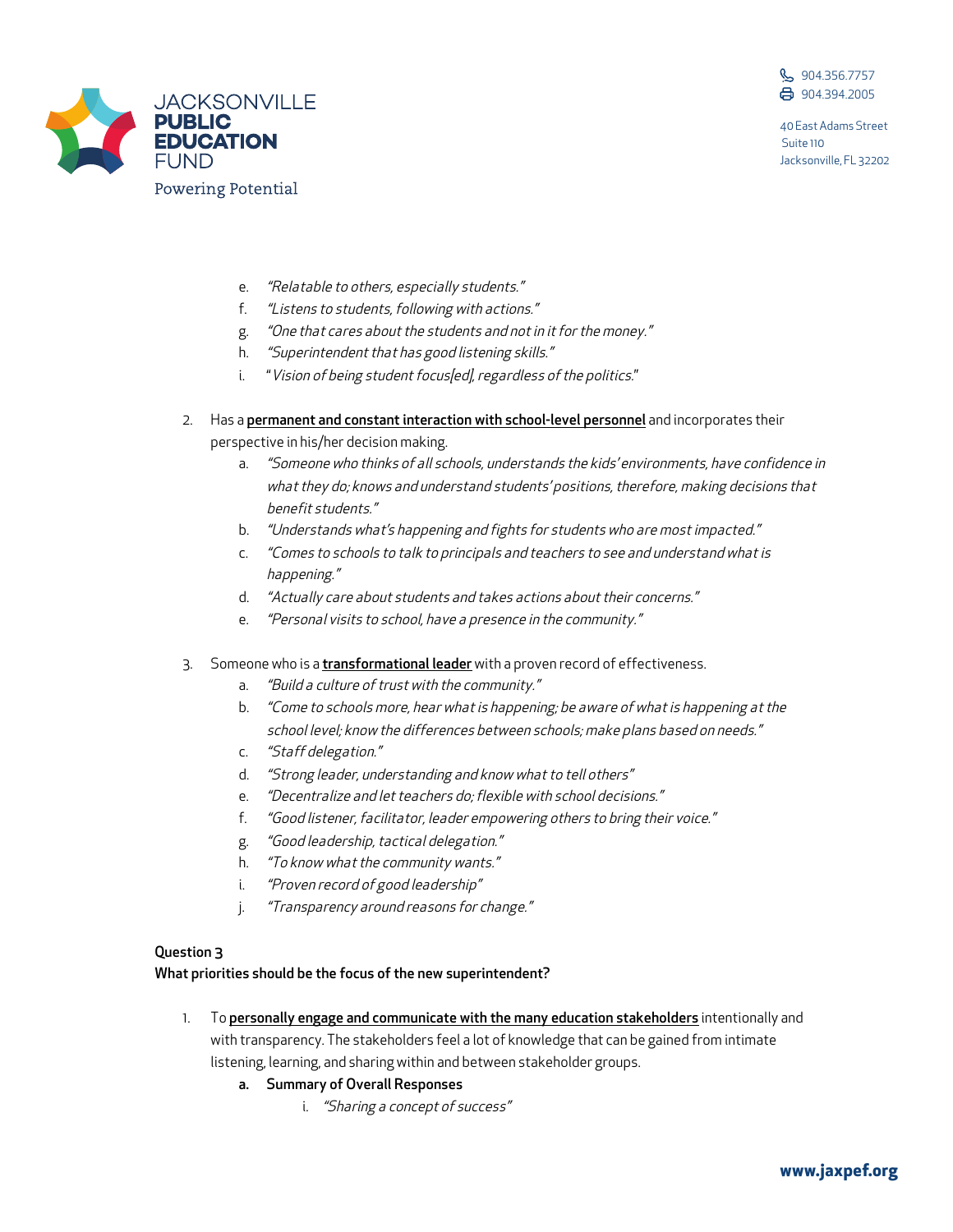



- ii. "Taking in opinions"
- iii. *"Listen and learn"*
- iv. "Why-voice explain realities of budget"
- v. "LISTENING MATTERS"

### b. Summary of Student Stakeholder Responses

- i. "Student voice/opinion"
- ii. "Get us, the students involved"
- iii. "Hearing from students (the stakeholders that matter most)"
- iv. "Feedback so students want to participate"

#### c. Summary of Parent Stakeholder Responses

- i. "Hearing directly from students and parents from all schools"
- ii. "Better relationships between him/her and the students & parents"

# d. Summary of Community Stakeholder Responses

- i. "Community within decision making process"
- ii. "Involve entire community's input/voice"
- iii. "Community—understand how they can impact the community"

# e. Summary of Teacher Stakeholder Responses

- i. "Focus on equal opportunity for teachers and students to have a voice"
- ii. "Teacher voices"

# f. Desire for Intimate District Engagement

- i. "Get rid of district office downtown and have employees work out of schools"
- ii. "Get more involved in school personally"
- iii. "Be visible to all students/community"
- iv. "Be accessible!"
- 2. Much of the discussion revolved around offering a variety of classes, activities, and experiential learning opportunities. The conversations highlighted a desire for practical course offerings,

vocational training, and much more!

- a. "More electives-like dance, art, languages"
- b. "More electives and foreign language options"
- c. "Dual-enrollment expansion: AP not always getting credit"
- d. "Expand sports programs at magnet schools"
- e. "More Black/diverse history: All emphasis on European or American history, "Understand modern impact"
- f. "Increase field trips in high school to further engage students and learning"
- g. "Emphasize real work experience and translation of skills"
- h. "Trade programs at every school as alternative to college"
- i. "Summer school for getting ahead and taking vocational courses"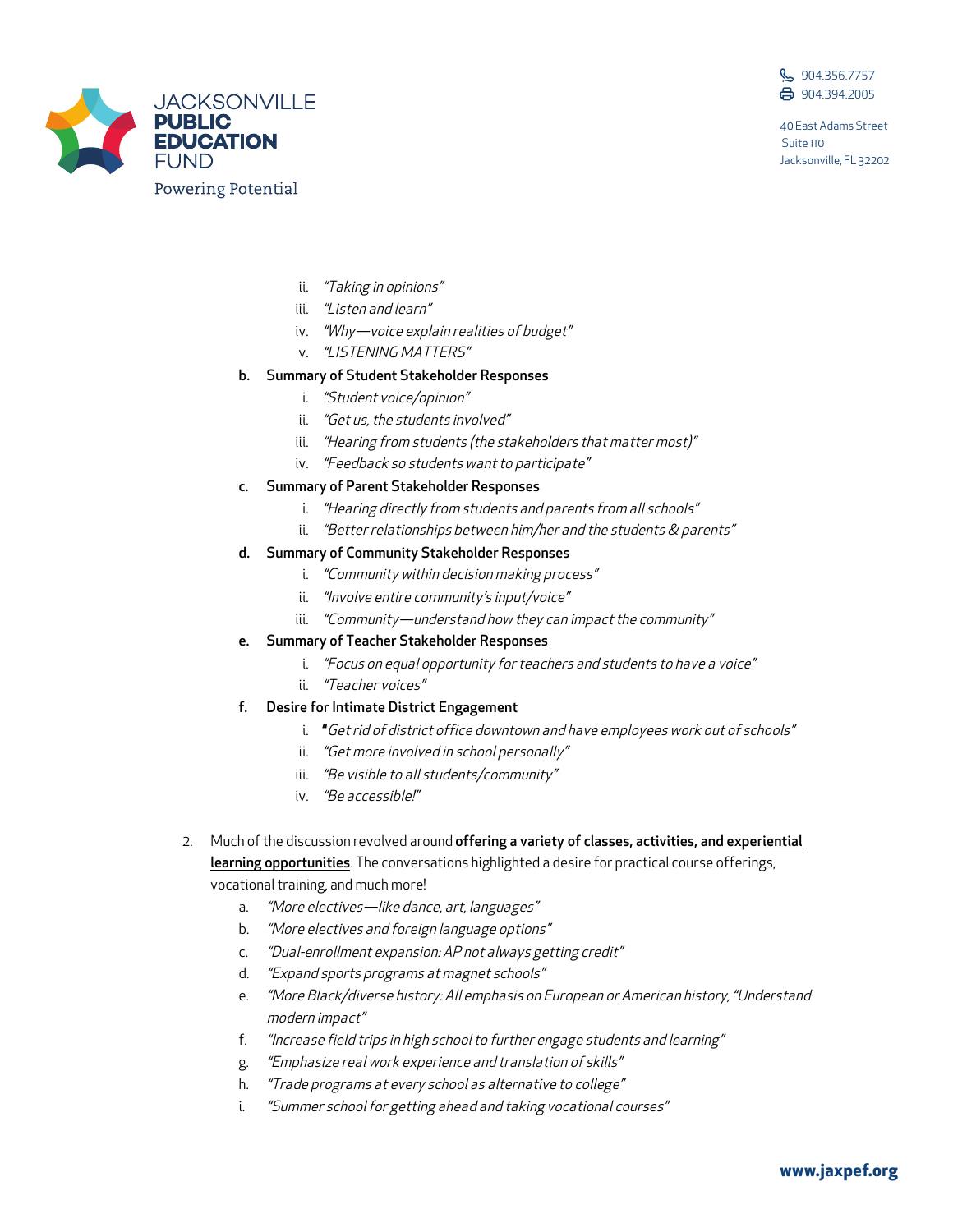



- j. "Financial class to learn about debt and managing money"
- 3. The equitable distribution and use of resources and services. The conversation included the allocation of resources to certain schools and capital infrastructure, but also covered topic related to students who have special needs.
	- a. "Find equitable finances for all schools"
	- b. "ESE students are PRIORITY: a. Inclusiveness, resources, and make sure they are equipped, Don't forget this population"
	- c. "Inequitable resources (Stanton/Paxon) more opportunities: What about Terry Parker, need more funding and need those courses too"
	- d. "Equity"
	- e. "Remain inclusive, recognize diversity, and increase access"
	- f. "Unique solutions for each school"
	- g. "Inclusion of special needs students' collaboration"
	- h. "Need more books in classrooms"
	- i. "Find equitable finances for all schools"
	- j. "Teachers should not have to pay for classroom things out of their pocket"
	- k. "Understand pros and cons of technology used in the classroom (30 student 4 computers not effective)"
	- l. "School renovations (facilities)!"
	- m. "Nice, clean schools"
- 4. There is a desire for *more investment in educators* so that the district can attract and retain highquality teachers for their students. The investment includes paying more, but also providing more professional development opportunities. This investment is extended to school leaders so that they can have more autonomy and provision in the curriculum that might entice other educators to stay.
	- a. "Incentives for teachers"
	- b. "Increase Pay"
	- c. "Value admin, faculty—retain quality educators"
	- d. "Professional development for teachers to include reflection & action"
	- e. "We want our principals to trust us instead of viewing us as someone about to do something wrong"
	- f. "School level freedom to make decisions that support a successful school"
	- g. "Help public schools have better curriculum & standards (maybe revise to help student more)"
- 5. This priority is an extension of Priority 3 on Equity in the there should be a priority to use marketing to change the negative perceptions associated with some of the schools in the district. In that same